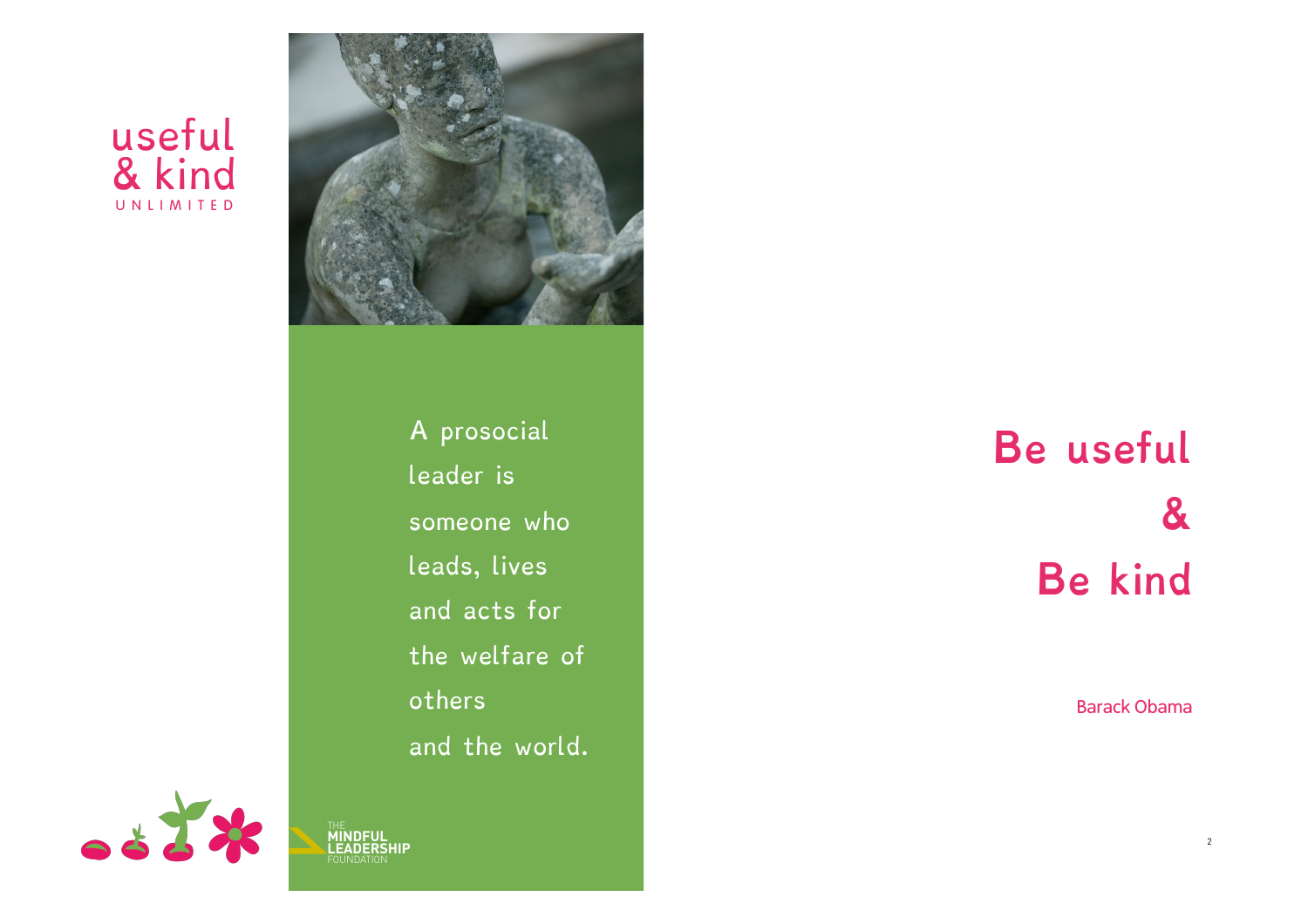#### statement

#### We live in an unfair world.

Opportunity is not equal. 1% own as much as the other 99%. War is common. Materialism in the West is God. Old models are not working for the most. Even with this imbalance the 1% use power to impose austerity and hold on rather than make sacrifices for a greater fairer world. But this is not about the rich. It is about all of us.

There are, and always have been, individuals and groups willing to put themselves on the line to bring about profound and lasting prosocial change, from the Abolitionists to the Suffragettes. They realised that profound sustainable change was about more than one person and often takes more than one lifetime. Empathy, compassion, righteous indignation fuelled prosocial change.

This work is far from done. We live in an age which will be viewed by history as pivotal. As we look back now to the build up to Kristallnacht, so will our successors judge the way we have handled the refugee crisis. Our grandchildren involved in food wars will look back on Paris 2015 with despair. Social historians will wonder why in the face of such riches were we unable to rebalance poverty and social justice.

This project takes as its starting point President Obama's suggestion that we all be 'useful and kind' and aims to develop, nurture and support prosocial leadership. It is the natural development of 15 years of working with leaders in the third and public sectors and aims to build a large constituency of those wanting to make life better for all of us, our brothers and sisters, be they neighbours or on the other side of the world. It is about celebrating diversity and difference. Giving and not counting the cost. Not fighting for what we believe is right but loving and willing it into being.

This paper is an invitation to join with us on a journey of prosocial help and support, to discuss, debate, research, collaborate and to act in order to make the world a fairer better place.

The project will learn from history, will aim to define and develop prosocial leadership in all.

A prosocial leader is someone who leads, lives and acts for the welfare of others and the world.

We can all be useful and kind. Unlimited. U&K UnLtd.

One Earth. One People. One Sky.

Duncan Fraser Project Director

### **vision**

Our vision is for a world characterised by care, compassion, creativity, empathy, equality, excellence, fairness, kindness and love.

We believe this world can be created by people who are 'useful and kind' working to solve the global problems in a human, sustainable and mindful way

### **mission**

**Being Useful and Kind is for everyday** 

**self-aware and being Useful and Kind Unlimited**

**a guardian and giver, rather than a taker,** 

**citizen,** 

**resources.** 

**Loving and loved.**

**Thinking Global and Acting Local, being** 

**with your friends and family, community, team, organisation, sector and as a world** 

 **so that our life's work and purpose is to add, to create and not just to utilise** 

To support, sustain, nurture, challenge and develop prosocial leaders and leadership.

#### **aims**

- make a positive difference in the world by modelling prosocial leadership
- be useful and kind
- develop pro-social leadership: awareness, ideas, research, debate and practice which can lead to a better, fairer more sustainable future
- support, sustain, nurture, challenge and develop a global network of prosocial leaders
- create useful and kind individuals, teams, organisations, schools and communities
- work in collaboration and partnership with others
- be a value-led, effective, efficient, caring and sustainable provider

### **objectives**

#### We aim to:

- provide high quality support services to pro-social leaders
- inform our offer with leading-edge research in collaboration with others
- create projects and networks which deliver the vision • to develop existing and potential prosocial leaders in reflective, mindful, value-led, sustainable,
- psychologically informed and intelligent leadership • to help those who make a difference in the world to make a difference for each other
- to contribute to the delivery of the Sustainable Development Goals through an international crosssectoral prosocial leadership programme
- develop useful and kind schools
- develop useful and kind communities, research and support prosocial community leadership

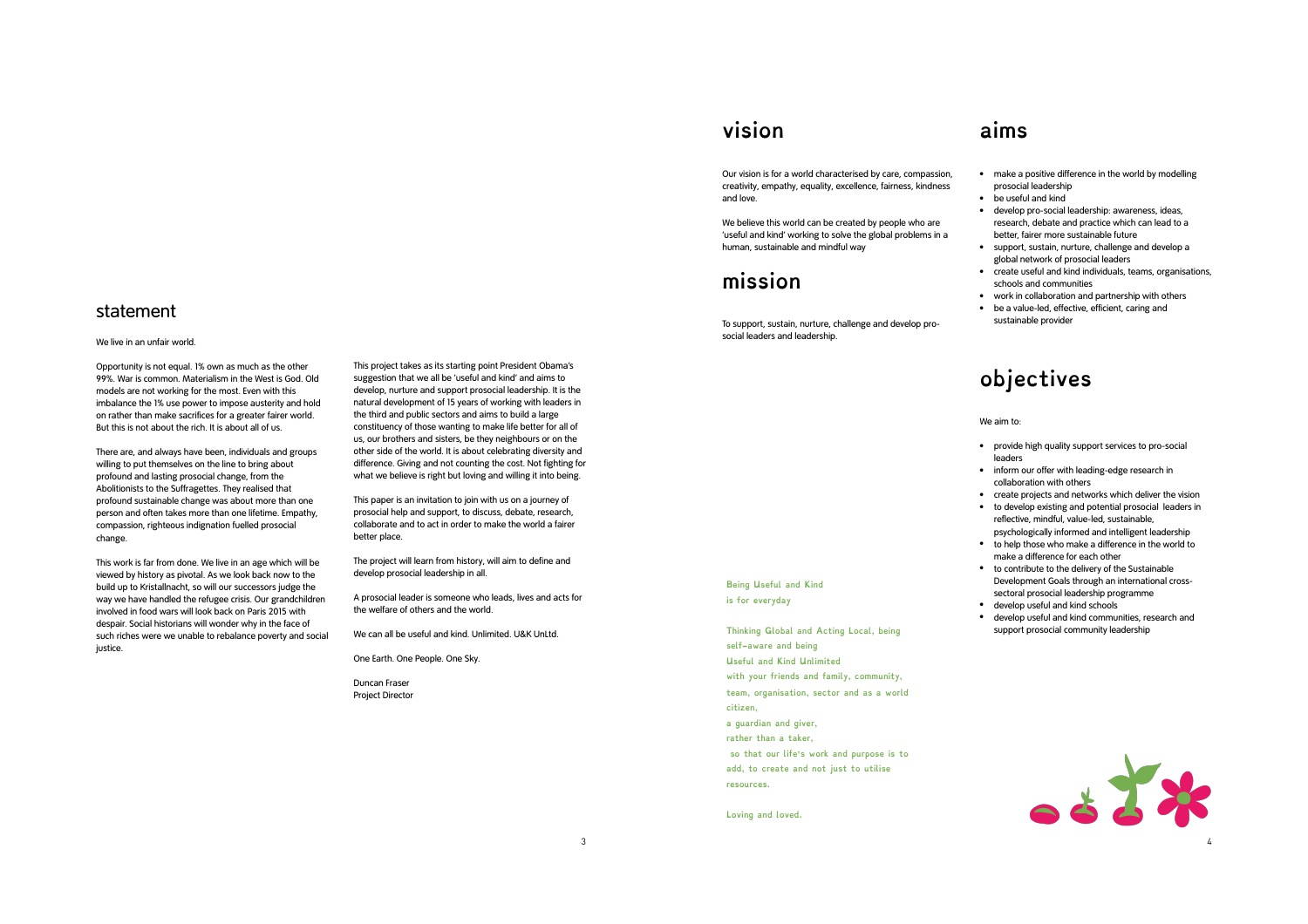### **what**

At this stage we will be inviting ideas for research, projects and collaborations which will meet the aims of the project. The following are indicative:

#### **Network**

Creating a global network of prosocial leaders

#### **Services**

Action Learning, coaching, co-mentoring, telephone support, team building, sharing best practice, campaigning, networking, information resource, publications , training, social media

#### **Seminars**

Four talks/webinars annually for the constituency/network, including products of research, inspirational pro-social leaders, speakers, case studies, exploration of historical pro-social leadership, networking, tied to launch of publications (+webinars) and networking time. Also to include the product of specific U&K Unltd projects.

#### **Workshops**

Topic specific with speakers/trainers from motivation to campaigning

#### **International Leadership Programme**

A year long international development programme combining coaching, group work, practical projects, networking (2017/18)

**…to give and not to count the cost; to fight and not to heed the wounds; to toil and not to seek for rest; to labour and not to ask for any reward…** 

A Prayer of St Ignatius Loyola (1491-1556)

#### **Summer School**

Annual, International, working with young pro-social leaders to support and develop their leadership, speakers, workshops, case studies, networking, practical projects (2018)

**Projects** 

Housing:

The U&K Unltd Communities, community leadership, creating prosocial space

Education:

The U&K Unltd School and prosocial leadership

Care:

The U&K Care service

#### **Resources**

A researched and dynamic framework for Prosocial Leadership, publications, books, papers, personal & leadership development tool kit), think pieces, case studies, education materials

#### **Research**

Key behaviours, characteristics, behaviour (historical and current) of prosocial leaders, case studies

#### **Publications**

- developing a simple well researched U&K Framework
- research papers
- books
- blog from the community of prosocial leaders
- Twitter thought, word of the day, links to members of the community
- Facebook for the community
- Tools to help to develop prosocial leaders • Case Studies

**context** 

We live in an age of crisis. What makes it different to any other in history is that we have more knowledge through technology, education and media of its manifestations and yet we seem to lack the prosocial, mindful compassionate leadership to address the big challenges of our age. We need a leadership equally comfortable with complexity, vulnerability, humanity, reflection and action. We need to acknowledge that all of us reading this are in the world's 1% and that turning the tap off whilst we clean our teeth is not sufficient. We need to accept that the profound injustices will take longer than we have time left as guardians of families and world.

So, why, when we know it, don**'** t we do it? Why when we know some of the solutions to the environment, poverty, childrearing, mental health and to what constitutes a good life don**'** t we do it?

What is different now to any other point of change in history? Everything and nothing. What is different right now is consciousness. In an age where news is global and instant we are faced with an invitation and responsibility like never before. We know the context. We know the individual responsibility. Yet there is an urgency now. An urgency of choice. The ultimate moral judgement hangs like the sword of Damocles over our heads. The judgement of our successors.

I**'**m from a generation whose education, all of it, was free. I have done neither National Service nor been called up to war. I enjoy an unparalleled level of choice about my life. I have free health care. I am a free agent. I can vote. I have running water. I am loved and supported. I am physically safe. I know where my next meal is coming from. I can express my views. I can play. So all of this puts me in a very privileged minority. But the fact that you are reading this probably means that you live in this cosseted world too. You probably live in a society which encourages individual meaning by noticing nuanced differentiation from your neighbour, your brother**'** s wife, your work colleague, your competitor. You live in a society which in spite of all the evidence as to the paucity of its efficacy to our individual and collective well-being, is driven by the acquisition of wealth, celebrates celebrity, measures material consumption positively, and encourages

My simplistic paradox is how can there be nail technicians, viola players and professional footballers in the world when most of us don**'** t have food, education, fresh water and the environmental threat is on our doorstep. My compassion and unconditional positive regard for beauticians, musicians and sports people

the domination of work over life.

alike is part of my humanity. My passionate defence of their choice is political. Yet my heart and my soul, my connectedness to others and the world through our collective unconscious, through our shared genetic inheritance and through the non-stop immediate news knowledge transfer on the iPhone in my hand drives me to the radical. Why don**'** t we just get it sorted? Why don**'** t we focus in a way that transcends our individual immediate needs for the greater good of humanity in the medium and long-term?

The notion of personal sacrifice is not popular and certainly almost unthinkable to the majority, if the pay back is not immediate. Do we as a generation have to sacrifice our safety, comfort, wealth for the duration of our lives, in order that our children and theirs have a biodiverse and sustainable planet on which to flourish and live? Is this our generation**'** s sacrifice? Previous generations have sacrificed their lives in wars, is it really harder for ours to give up so little? Can we really sleep at night with the thought that our children**'** s children may be involved in food wars?

### **the facts**

A list of statistics is never stimulating or stirring unless we have the creative imagination, empathy and strength to live them, otherwise we can easily be overwhelmed and move back to the comfort of our own microcosms and myriad minute concerns.

If we could shrink the earth to a village with a population of 100 people with all the existing ratios remaining the same, there would be:

- 50 children in poverty
- 15 undernourished
- 6 would possess 59% of the world**'**s wealth and would be from the USA
- 48 would live on less than \$2 per day
- 7 would have a college education
- 30 white, 70 non-white
- 16 would have no toilet
- 80 in substandard housing
- 75 would have a cell phone
- 17 who couldn't read and write
- 24 would have no education • If you have never experienced the danger of battle, the
- loneliness of imprisonment, the agony of torture, or the pangs of starvation, you are ahead of 500 million people in the world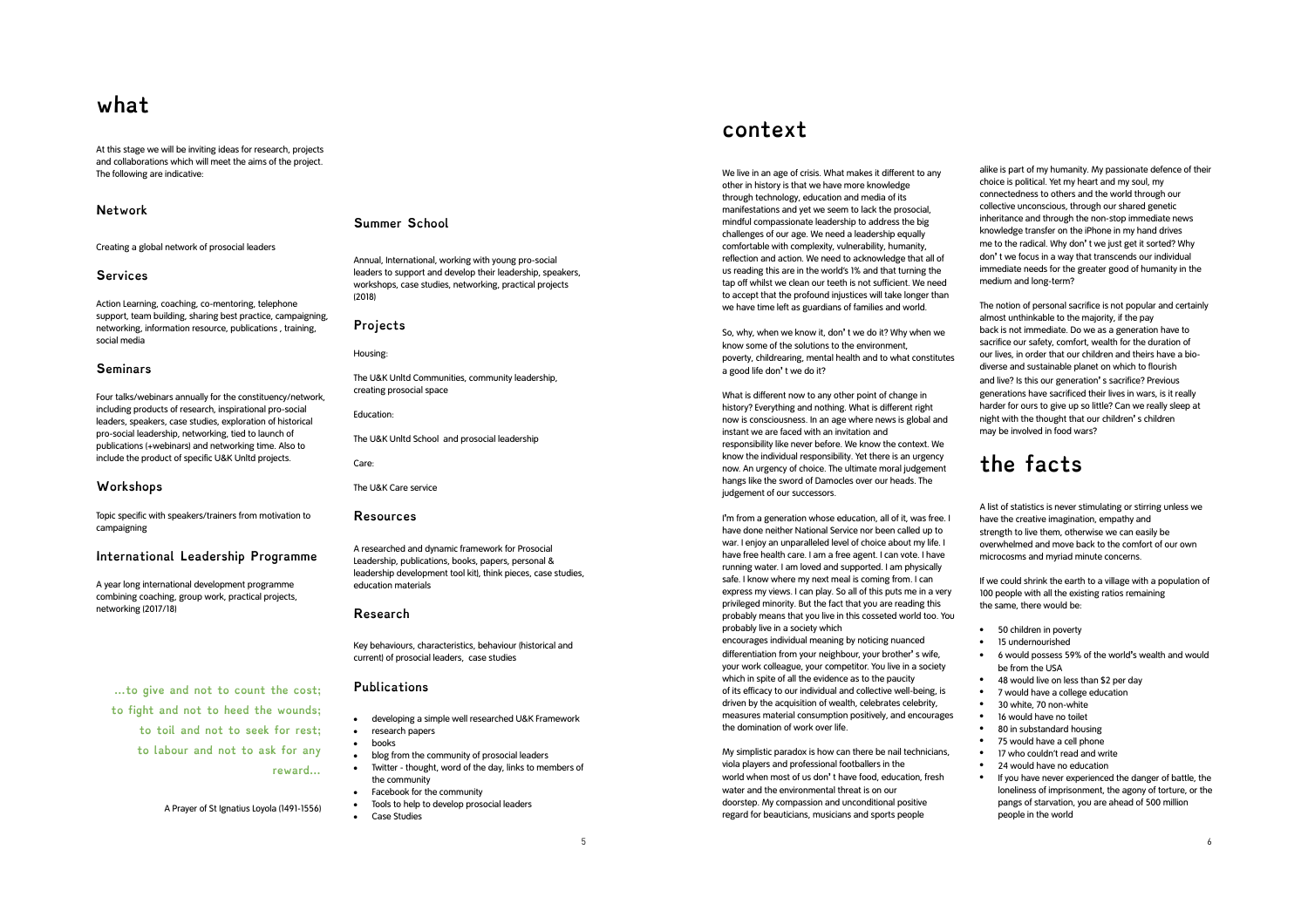### **why be U&K?**

Being useful and Kind has best been described as prosocial and there has been much research on prosocial psychology and behaviour.

**Prosocial, in the interests of society as a whole**  Chambers Dictionary

- Prosocial behaviour, voluntary behaviour intended to benefit another.
- Actions that benefit other people or society as a whole • Helping, sharing, donating, co-operating, and volunteering.

Brief, Motowidlo (1986).

Obeying the rules and conforming to socially accepted behaviours (such as stopping at a "Stop" sign or paying for groceries) are also regarded as prosocial behaviours. Baumeister & Bushman (2007)

These actions may be motivated by empathy and by concern about the welfare and rights of others. Sanstock (2007)

Helping behaviour, prosocial behaviour and altruism interchangeably used. Helping is the broadest term including all forms of inter-personal support

Prosocial behaviour is narrower. The action is intended to improve the situation of the help-recipient, the actor is not motivated by the fulfilment of professional obligations and the recipient is a person not an organisation.

Altruism refers to prosocial behaviour that has an additional constraint, namely that the helper's motivation is characterised by perspective taking and empathy. Bierhoff (2002)

Just as Seligman started to turn psychologists' attention towards positive affect and behaviour in positive psychology away from the previous hundred years of attention on the pathological, so attention started to be paid to prosocial behaviour as the antithesis of antisocial behaviour.

There is evolutionary proof of the benefits of prosocial behaviour. We are socialised for kindness, for 'sharing nicely', whether holding the door open or looking after the sick, parenting our children or helping those in distress. If parents and primary caregivers had not been prosocial the human race wouldn't have survived.

Frans de Waal (2010) said 'it is long overdue that we jettisoned our beliefs about human nature—proposed by economists and politicians—that human society is modelled on the perpetual struggle for survival that exists in nature. This is mere projection on our part. Nature is replete with examples of cooperation and empathy'.

Yet the terrain of prosocial behaviour is more complicated than that in our modern age. We help if the cost of helping is less than the perceived benefit to the recipient. We help because we expect to have it noticed. We do it to be liked.

We help because we hope to be helped. Or we are repaying earlier help. We believed that we would be loved or more acceptable to our parents if we were kind. Faith traditions have furnished us with helping narratives.

Prosocial behavior is defined as actions that benefit other people or society as a whole (Twenge, Ciarocco, Baumeister, & Bartels, 2007). It is characterized by helping that does not benefit the helper; in fact, prosocial behaviour is often accompanied by costs. Psychologists suggest that one way this behaviour may outweigh the associated costs concerns the human desire to belong to a group. Helping facilitates group work and in turn, provides individuals with immense benefits for the long run (Twenge et al., 2007). From an evolutionary perspective, early humans' survival relied strongly on the processes of giving and helping. Those who displayed prosocial dispositions were thus met with evolutionary success (Penner 2005). Group selection evinces that if two groups are in direct competition with one another, the group with the larger number of altruists will have an advantage over a group of mainly selfish individuals (Penner 2005). Kin selection, or the successful transmission of one's genes from all sources to the next generation, is thus supported (Penner 2005). Religious practice has also been associated with prosocial and helping behaviors, as helping is often considered a religious obligation. Weight on giving and helping in the Judeo-Christian culture can be considered a primary reason that prosocial behavior is a social norm and moral imperative in Western Culture today (Knickerbocker 2003).

The term prosocial behaviour arose in the 70s leading to psychological analysis of the giving, helping and sharing processes.

Wiki, Prosocial Behavior May 2016

It is maybe a difficult socio-biological query but why was the narcissistic process so strong that we believed our genes were the strongest, somewhat paradoxically with our benefiting from prosocial behaviour! Is it that the fittest are the most prosocial? Was it actually selfish to help the wounded colleague from our tribe so that we weren't put in the way of danger? And does the outcome justify the means. An old philosophical chestnut. Why did the Good Samaritan do it? (Luke 10: 29-3). The live comparison would be the member of the Ku Klux Clan crossing the street on his way to a meeting to help the injured Muslim and pay for her healthcare.

There is a reciprocity norm, 'I'll do it for you because then you will do it for me. I might get something from you immediately, or you might not pay me back for a long time, until I come to you and ask a favour'.

With egoistic motivation, self-importance or one's own image is the primary driver for prosocial behavior (Knickerbocker 2003). Egoists thus act prosocially when reputational incentives are at stake (Simpson 2008).

Thus, altruistic individuals who are most likely to give in the absence of rewards are those who do not seek reputational gains (Simpson 2008)

Reciprocal altruism explores the evolutionary advantages of helping unrelated individuals, where the favor is repaid in kind (Penner 2005), while indirect reciprocity addresses the receipt of such long-term benefits or rewards for shortterm prosocial acts. Furthermore, altruists are more likely to indirectly reciprocate others' prosocial behaviors (Simpson 2008) Whereas egoisim is return favours to those provided help in the past

Some demonstrate prosocial behaviour in fear of a judgement whether parental or religious - the powerful image of judgement day both for 'reward in heaven' or the castigation so many expect, often created from parental and religious messages. Again does the motivation negate the outcome?

Liz Dunn (2014) has shown in her now famous experiments that it is better to give than to receive by measuring the happiness of students asked to either spend a gift of money on themselves or others, even though they predicted otherwise. The field of positive psychology (Dunn 2014, Seligman 2003, 2011, Lyobimorsky 2010) has focused on the limitations of money in generating happiness. Action for Happiness http://www.actionforhappiness.org has popularised, along with others, the idea of making Random Acts of Kindness as seen in the film Pay it forward.

We find it easier to help those close by. Those we love or are related to. Those in most need. The third sector has worked tirelessly to create positive messages about our helping those on the other side of the world. The west's history with the developing world is often very far from prosocial behaviour, taking rather than giving, ruling rather than empowering. History is full of examples of power seeking, abuse of power, desperation to hold on to it, characterising the other as inferior. Sadly this is not just history but continues in current presidential debates.

How then can we show prosocial behaviour to those who have abused it? The depth of our psychological understanding helps hugely here. We know that the bully has often been bullied, just as all abusers have been abused even though all those abused or bullied do not go on to perpetrate that behaviour. Our understandings of defences against fear, insignificance, vulnerability and

death help us to understand the acting out going on across the world.

Prosocial behaviour is about showing kindness to all. Showing love to the murderer. Healing the abuser. Demonstrating forgiveness as the inspirational Forgiveness Project (Cantacuzino 2015) shows or the Truth and Reconciliation of Nelson Mandela and others. Speaking a kind truth to power.

Yet there is an urgency which there hasn't been in history.

Our economic system and our planetary system are now at war. Or, more accurately, our economy is at war with many forms of life on earth, including human life. What the climate needs to avoid collapse is a contraction in humanity's use of resources; what our economic model demands to avoid collapse is unfettered expansion. Only one of these sets of rules can be changed, and it's not the laws of nature. Naomi Klein 2015

Are we suffering from compassion fatigue? (Moeler 1999, Rothschild 2006). Are we inured by over-presentation on the TV from Biafra to Calais? Can ideas from new physics which acknowledge we are all made from the same carbon atoms on the one hand, or religious beliefs on the other, help us to connect with our brothers and sisters? The Christian tradition speaks to this. Matthew 25:40 'Whatever you did for one of the least of these brothers and sisters of mine, you did for me'.

Self-trauma is often the precursor to our own prosocial behaviour, not wanting others to suffer as we or our loved ones have. The whole tradition of 'wounded healer', we heal ourselves by healing others. Service to others is also vital for post-traumatic growth.

So why if it is in our interests to give of money, time, expertise, kindness and love have we failed to do so more effectively? Nudge (Sunset CR and Thaler RH Penguin, 2009) the influential book gave birth to the Behavioural Insights Unit Marshall (2015) in Downing Street and looked at ways in which we can be persuaded to make healthy choices. Marshall (2015) also looked at why it is so hard for us to make the necessary prosocial changes to ameliorate the impacts of climate change. It also depends on who the message comes from - the notion of a Big Society fell apart when it became apparent that it was a way of dressing austerity and not the authentic encouragement of prosocial behaviour.

There is a Buddhist principle of dependent origination. The Dalai Lama notes that our own happiness is dependent on the happiness of others. The Dalai Lama (2001) observes that happiness does not come from material things but rather from a deep, genuine concern for others' happiness. Focusing on one's own needs instead of others' results in negative emotions that prevent true and lasting happiness for the self.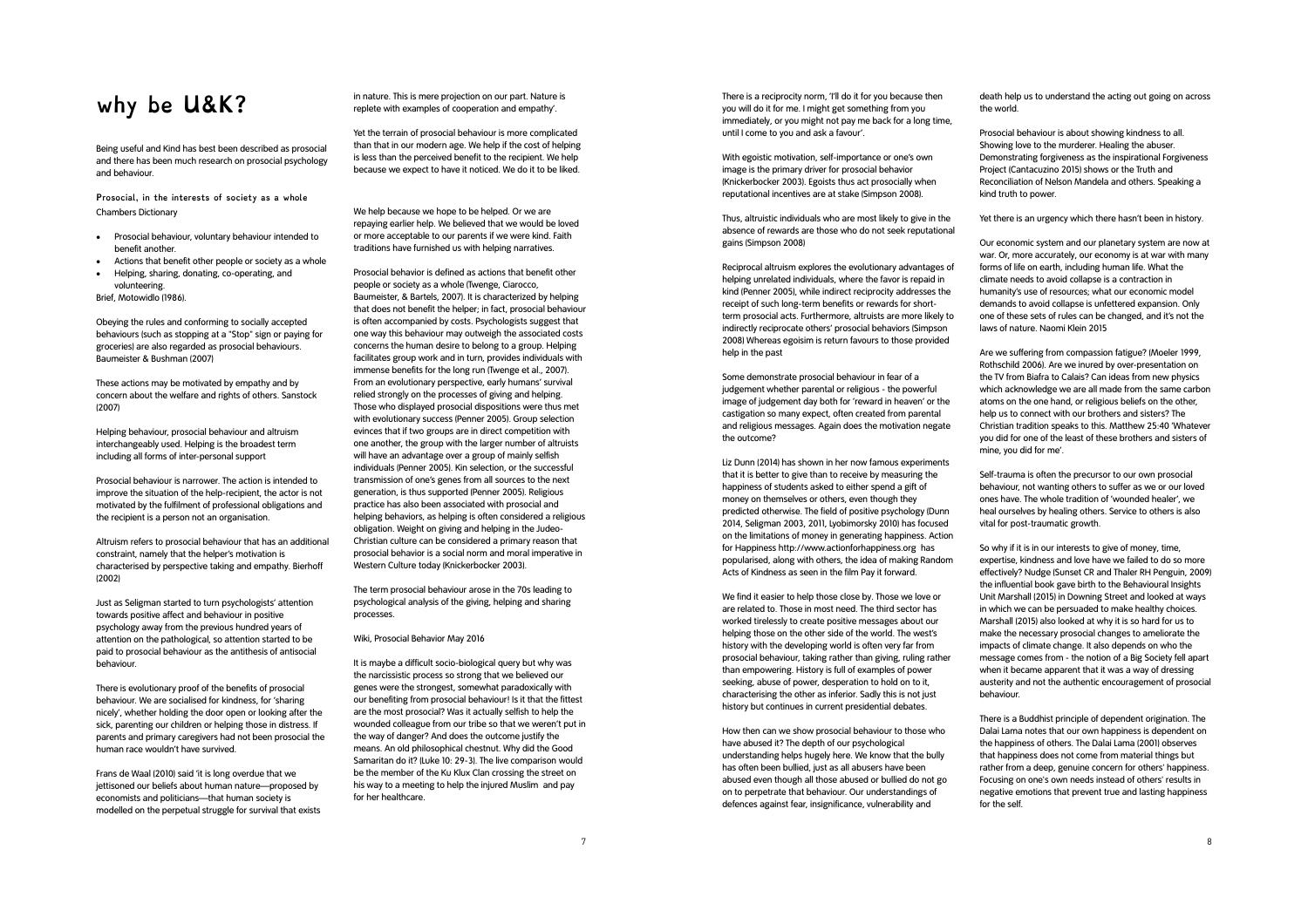Ubuntu is a South African ethic or ideology focusing on people's allegiances and relations with each other. The word comes from the Zulu and Xhosa languages. Ubuntu is seen as a traditional African concept.

- 
- It means:<br>• humanity towards others<br>• belief in a universal bond of sharing that connects all humanity
- 
- humanity to others<br>• I am what I am because of who we all are<br>• Inm because we are<br>• humanity or fellow feeling: kindness. [Nguni]
- 
- 

Ubuntu is seen as one of the founding principles of the new republic of South Africa and connected to the idea of an African Renaissance. Desmond Tutu said 'Ubuntu - the essence of being human. Ubuntu speaks particularly about the fact that you can't exist as a human being in isolation. It speaks about our interconnectedness. You can't be human all by yourself, and when you have this quality - Ubuntu you are known for your generosity. We think of ourselves far too frequently as just individuals, separated from one another, whereas you are connected and what you do affects the whole world. When you do well, it spreads out; it is for the whole of humanity. Ubuntu is very difficult to render into a Western language. When we want to give high praise to someone we say, "Hey, so-and-so has ubuntu". Then you are generous, you are hospitable, you are friendly and caring and compassionate. You share what you have. It is to say, "My humanity is caught up, is inextricably bound up, in what is yours" . . . We say, "A person is a person through other persons". A person with ubuntu is open and available to others, affirming of others, does not feel threatened that others are able and good, for he or she has a proper self-assurance that comes from knowing that he or she belongs in a greater whole and is diminished when others are humiliated or diminished, when others are tortured or oppressed. To forgive is not just to be altruistic. It is the best form of self-interest. What dehumanises you inexorably dehumanises me. [Forgiveness] gives people resilience, enabling them to survive and emerge still human despite all efforts to dehumanise them.' Tutu (2000)

This idea is simply that we can only be fully who we are because of each other.

So how can we love people into helping others? How can we model prosocial behaviour? How can we lead them and ourselves to it?

**If you have food in the fridge, clothes on your back, a roof overhead and a place to sleep you are richer than 75% of the world. If you have money in the bank, in your wallet, and spare change in a dish, you are among the top 8% of the world 's wealthy.**

9

# **what informs prosocial leadership?**

sympathy, empathy, compassion, altruism prosocial behaviour and psychology ideas of leadership: compassionate, servant, mindful, organisational citizenship

These terms are often confused. Sympathy is your pity and sorrow for the other, Empathy the ability to feel the other's feelings, Compassion is wanting to do something about them.

#### **Sympathy**

- feelings of pity and sorrow for someone else's misfortune
- the formal expression of pity or sorrow for someone else's misfortune

#### **Empathy**

- Empathy is different from sympathy, which is pity or sorrow for others' misfortunes. They share a common root in -pathy, from the Greek pathos, "feeling." Where they differ is in their prefixes: sym- means "with," while em- means "in." If you can empathize with someone, it's because you have been in their place: you've "walked a mile in their shoes," but here are some more detailed definitions:
- 
- able to name your own feelings<br>able to be with own feelings without feeling the need to close them down<br>able to sense other people's feelings
- 
- 
- comfortable with other people's feelings<br>• able to imagine the inner world of the other person, being 'as if' them, without the presumption to know

**'To perceive the internal frame of reference of another with accuracy and with the emotional components and meanings which pertain thereto as if one were the person, but without ever losing the 'as if' condition. Thus, it means to sense the hurt or the pleasure of another as he senses it and to perceive the causes thereof as he perceives them, but without ever losing the recognition that it is 'as if' I were hurt or pleased and so forth'** 

Carl Rogers

**Empathy is the capacity to think and feel oneself into the inner life of another person**

Heinz Kohut

**A motivation oriented towards the other**

Daniel Batson

**The capacity to know emotionally what another is experiencing from within the frame of reference of that other person, the capacity to sample the feelings of another or to put oneself in another's shoes**

D. M. Berger

**A sense of similarity in feelings experienced by the self and the other, without confusion between the two individuals**

Jean Decety

**Empathy is about spontaneously and naturally tuning into the other person's thoughts and feelings, whatever these might be [...]There are two major elements to empathy. The first is the cognitive component. Understanding the others feelings and the ability to take their perspective [...] the second element to empathy is the affective component. This is an observers appropriate emotional response to another person's emotional state**

Simon Baron-Cohen

**[Empathy] is what happens to us when we leave our own bodies...and find ourselves either momentarily or for a longer period of time in the mind of the other. We observe reality through her eyes, feel her emotions, share in her pain.."** 

#### Khen Lampert

Since the discovery of Mirror Neurons empathy has been shown to be more than observation of physical behaviours, replication of them, or somatic expression resulting from described feelings but a neurological mirroring. (Mother and child)

10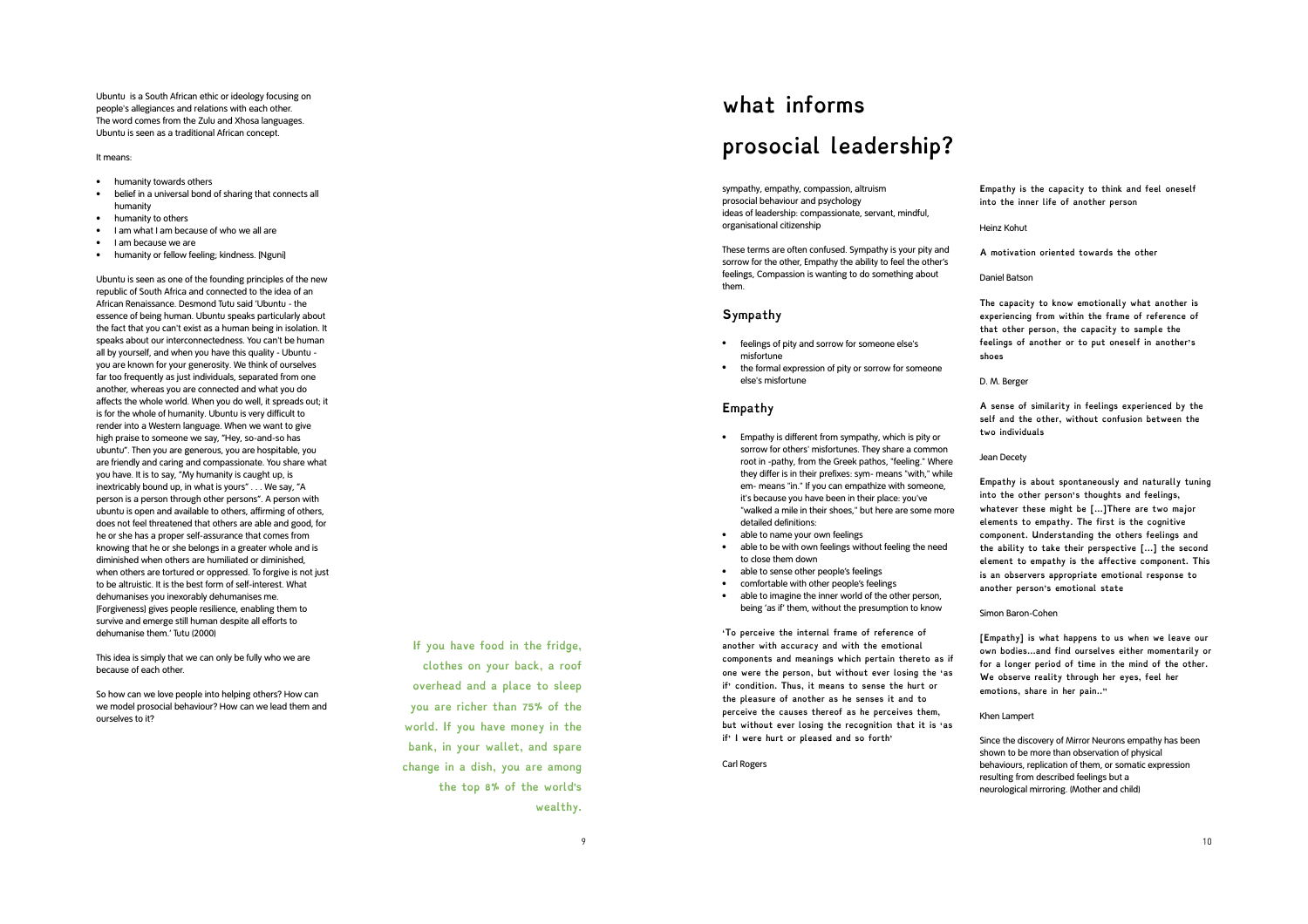#### **Compassion**

#### **Altruism**

You are able to enter into the other's feelings but wanting to alleviate them.

'Compassion is a mental state endowed with a sense of concern for the suffering of others and aspiration to see that suffering relieved'. Jinpa

#### It comprises:

- 1 A cognitive component: "I understand you"
- 2 An affective component: "I feel for you"
- 3 A motivational component: "I want to help you"

**Unselfish interest in or care for the welfare of others** 

#### **Webster**

**Principal of living and acting in the interest of others** 

#### Chambers

**Altruism is a concern for the welfare of others as an end in itself. Improving the welfare of others often requires a cost in terms of time, energy and risk.** 

Wilson DS (2015)

#### Other considerations

Beneficence 'acts of mercy, kindness and charity' intended to benefit or promote the good of others (Beauchamp 2008)

Benevolence, morally valuable character virtue of being disposed to act for the benefit of others (Beauchamp 2008)

### **leadership thinking**

#### Leadership has been much observed, studied and discussed for the last hundred years and this has included:

- great 'man'
- trait
- behavioural
- situational / contingency
- transactional
- transformational
- authentic • servant
- compassionate
- mindful
- 

Here are some definitions:

#### leadership

**The degree to which a leader is able to use the faculty of reason - the ability to learn from experience, to otherwise acquire and retain knowledge and to respond successfully to new situations - to guide or show others to an effective course of action or thought.** 

Webster's New World Dictionary of the American Language, 1990, On leadership and Intelligence

**A process of social influence through which an individual enlists and mobilises the aid of others in the attainment of a collective goal.** 

Chemers 2001

**Leadership…is not simply about getting people to do things. It is about getting them to want to do things. Leadership … is about shaping beliefs, desire sad priorities. It is about achieving influence, not securing compliance.** 

Haslam, Reicher and Platow 2011

#### lead

**to show the way by going first: to precede: to guide by the hand: to direct: to guide: to conduct: to convey: to induce : to live: to cause to live or experience: to have a principal or guiding part or place in: to be first or among the first: to be guide or chief: to act first** 

Chambers Twentieth Century Dictionary

#### **leader**

**one who leads or goes first: a chief: the principal first violin: the head of a party, expedition etc.: the leading editorial article** 

Chambers Twentieth Century Dictionary

**A leader... is like a shepherd. He stays behind the flock, letting the most nimble go on ahead, whereupon the others follow, not realising that all along they are being directed from behind** 

#### Nelson Mandela

- John Whatmore in his book Releasing Creativity, How Leaders Develop Creative Potential in their Teams (Kogan Page, 1999) says that 'what we want from them [leaders] changes over time – the role they play, their skills, styles of leadership and personalities will reflect the changes'. He also observes that the 'speed of change has increased'.
- Howard Gardner defined leaders as 'individuals who significantly affect the thoughts, feelings and/or behaviours of a significant number of other individuals'
- The Leadership Trust says the role is 'winning the hearts and minds of others to achieve a Common Purpose'.
- Warren Bennis, On Becoming a Leader (Arrow Books 1998) 'Leadership is first being, then doing. Everything the leader does reflects what he or she is'.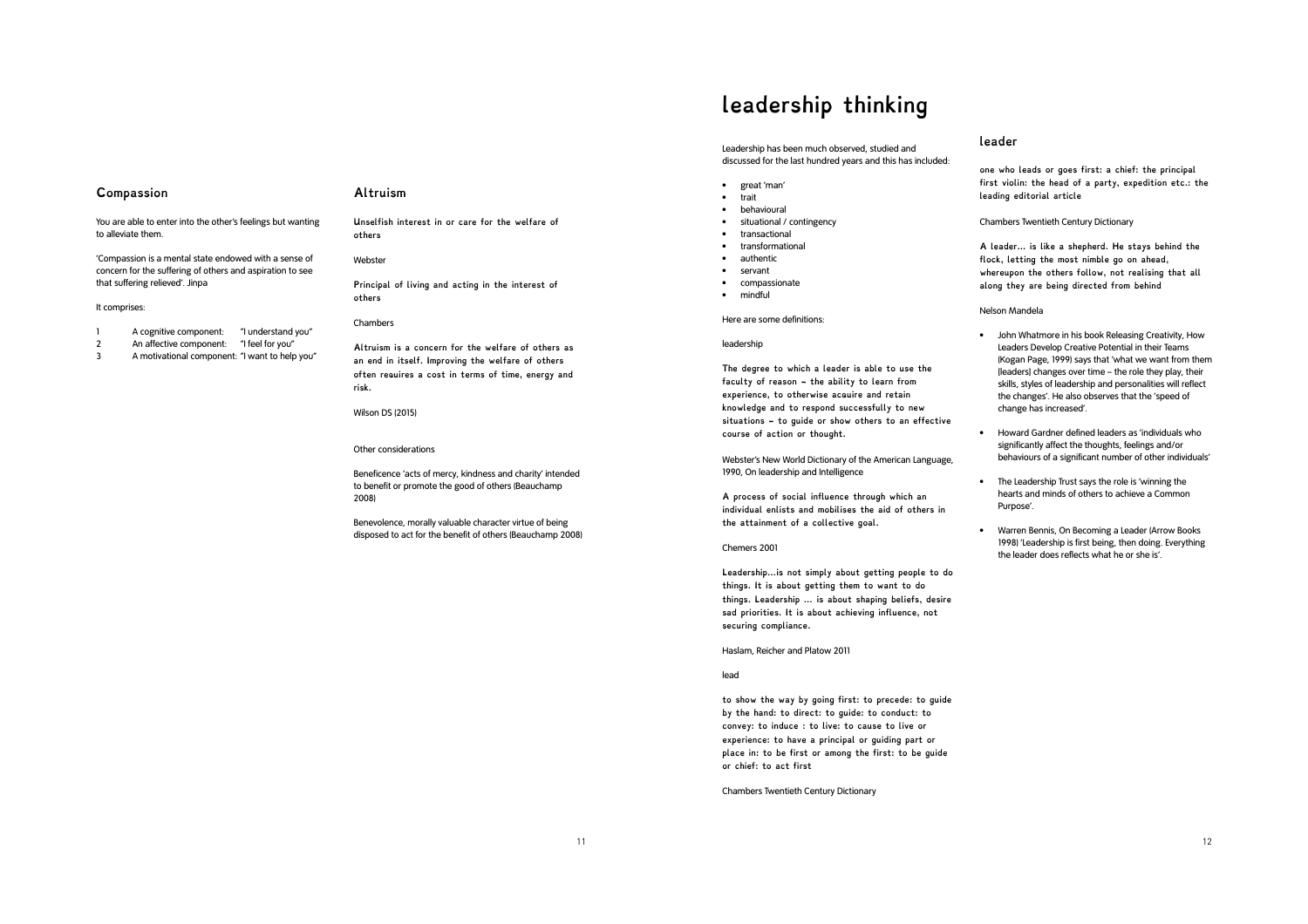# **Useful and Kind: Prosocial Leadership**

**"A prosocial leader is someone who leads, lives and acts for the welfare of others and the** 

**world"** 

**Prosocial Leadership has a positive, effective influence, with constructive goals that serve the common good**  Lorenzi 2004

In spite of all this focus on leadership we are still left with a torn unkind world. One which faces existential crises, unfairness and destruction like never before in history. Our daily lives are filled with the microcosms, the incremental, the practical and rarely the visionary, inspirational sense of purpose that so characterised the Marshall Plan or any disaster relief.

Ideas about and the practice of leadership have developed over the last twenty years informed by:

- frustration with existing leadership paradigms especially political (Arab Spring, Occupy, Brexit and the rise of division)
- the digital revolution and the democratisation of leadership, protest and change
- much greater understanding of the brain and the psychology of attachment, relationship and leadership • failing economic models based on the rich getting
- richer, £70m annual salary for an advertising executive when most of the world lives on \$1.25/day
- greater awareness through the media of the world's issues
- the scale and imminence of global issues (climate change, Ebola, Zika, Aids)
- the growth of mindfulness and compassion in the popular psyche
- growing extremism
- the desire to create a loving antidote to hate and division
- crisis of confidence and trust in the business world
- increase of stress and anxiety in the west (mental health, suicide rates)
- the paradoxes of inequality (obesity whilst people starve)
- the creative social enterprise sector

All of this too in the context of a psychological disengagement from people at work Mitroff and Denton (1999), a sense of betrayal caused by downsizing Giacalone and Jurkiewicz (2003), organisational bullying and mistreatment (Vickers 2010) and ethical standards and corruption (Waddock 2004). There is cynicism and worry and there is no longer the psychological contract. The millennials are saddled with debt from education, unlikely to be able to afford, for the first time, the luxuries their parents could.

So in this context what kind of prosocial leader do we need?

Ray Williams (2012) describes the characteristics of kind and compassionate leaders:

- 1 Communicate openly and transparently with their employees and customers;
- 2 Are flexible and adaptable, willing to set aside rules, regulations and traditions for the greater good;
- 3 Express their emotions freely and openly;
- 4 Lead by example, rather than by direction;
- 5 Remove or decrease judgment and criticism of others as a motivational strategy.
- 6 Manage their emotions productively and positively;
- 7 Are mindful to the effect their words and actions have on others.

What does the practice of kindness and compassion do for organizations? It:

- Increases people's capacity for empathy and compassion;
- Promotes positive relationships;
- Decreases the prevalence of toxic viral negative emotions and behavior;
- Increases optimism and hope;
- Builds resilience and energy levels;
- Counteracts the negative effects of judgment and bias.

"The servant-leader is servant first… It begins with the natural feeling that one wants to serve, to serve first." - Robert K. Greenleaf.

Jennifer Wolf Williams and Stuart Allen (2015) summarised the characteristics of trauma-inspired prosocial leaders as:

- 1 To understand target problems, the leader reflected on larger societal issues.
- 2 The leader developed creative, positive responses to leadership barriers.
- 3 The leader sought education or training for self or for other potential leaders.
- 4 The leader acknowledged ongoing symptoms of distress.
- 5 The leader expressed or displayed the need for a period of personal healing and recovery.
- 6 The leader focused on help or encouragement from others.
- 7 The leader expressed or displayed empathy with the target group.
- 8 The leader expressed a sense of obligation toward an identified group.
- 9 The leader enabled collaborative connections among others.
- 10 The leader expressed or displayed a need for justice.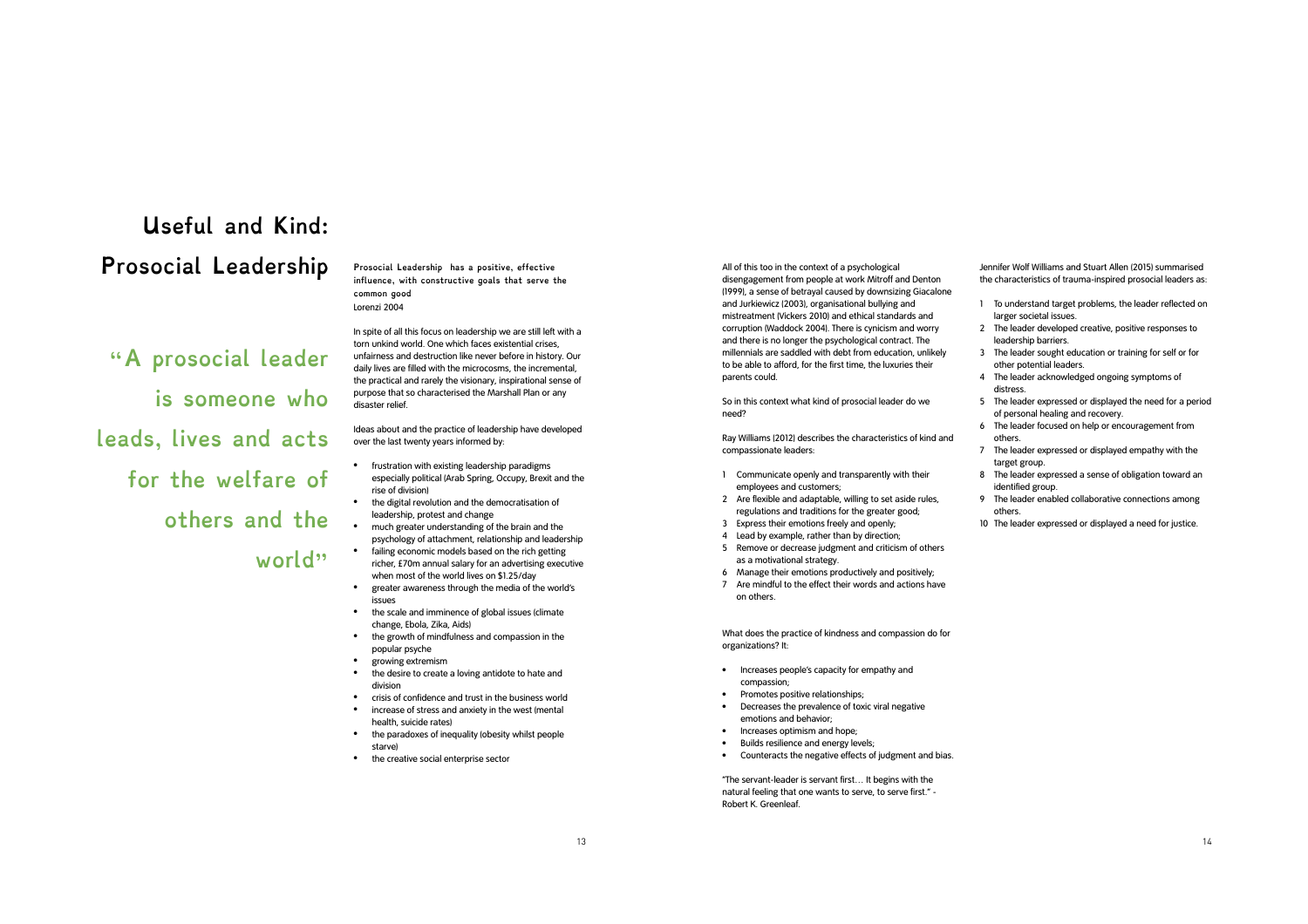### **You**

- are informed about and engaged with the world, alert and alive to its problems
- make it a better place through empathy, compassion and action
- have the self-awareness, belief and creativity, authentically to engage and galvanise yourself and others to make it better
- live a life that is truly aligned with authentic values
- understand, accept and prise who you are and who you can fully be and the contribution you can make
- are filled with drive, love and acceptance of others
- work for the greater good
- put people before profit
- lead ethically and compassionately
- are reflective and energetically intelligent: cognitively, emotionally, physically, spiritually and creatively
- can be fully present in any moment: equally those of joy, celebration, success, as those of sadness, loss or failure
- are sustainable, using your own and the world's resources wisely and with compassionate, tender loving care

# **the U&K Unlimited prosocial leader**

**It is important to remember that we are talking about prosocial leadership in daily life not just on the world stage. Thinking Global and** 

**Acting Local, being self-aware and being U&K with your friends and** 

**family, community, team, organisation, sector and as a world citizen, a guardian and giver rather than a taker so that our life's work and purpose has been to add, to** 

**create not just utilise resources.** 

**Someone loving and loved.** 

## **key words, values and behaviours**

The project will research ways in which to support and develop prosocial leadership in all walks of life.

The project will draw on:

- ideas from a network of prosocial leaders
- leadership theory and development
- existing and new research • the work, research and practice, of the Mindful
- Leadership Foundation • prosocial behaviour
- social psychology
- therapeutic approaches
- mindful leadership
- close collaboration with existing prosocial and third
- sector organisations
- behavioural psychology

Action, Altruism, Ambition, Aspiration, Authenticity, Compassion, Contact, Contentment, Cooperation, Courage, Creativity, Delight, Empathy, Equality, Excellence, Fairness, Flexibility, Forgiveness, Generosity, Gratitude, Honesty,, Humility, Integrity, Internationalism, Joy, Kindness, Leadership, Loyalty, Love, Memory, Mindful Awareness, Passion, Patience, Pause, Perseverance, Presence, Principles, Reflection, Respect, Right speech, Sacrifice Sense of Belonging, Service, Social Justice, Support, Sustainability, Trust, Values, Warmth

**Thinking Global and Acting Local, being self-aware and being Useful and Kind Unlimited with your friends and family, community, team, organisation,** 

**Being Useful and Kind is for everyday** 

**sector and as a world citizen, a guardian and giver, rather than a taker, so that our life's work and purpose is to add, to create and not just to utilise resources.** 

**Loving and loved.**

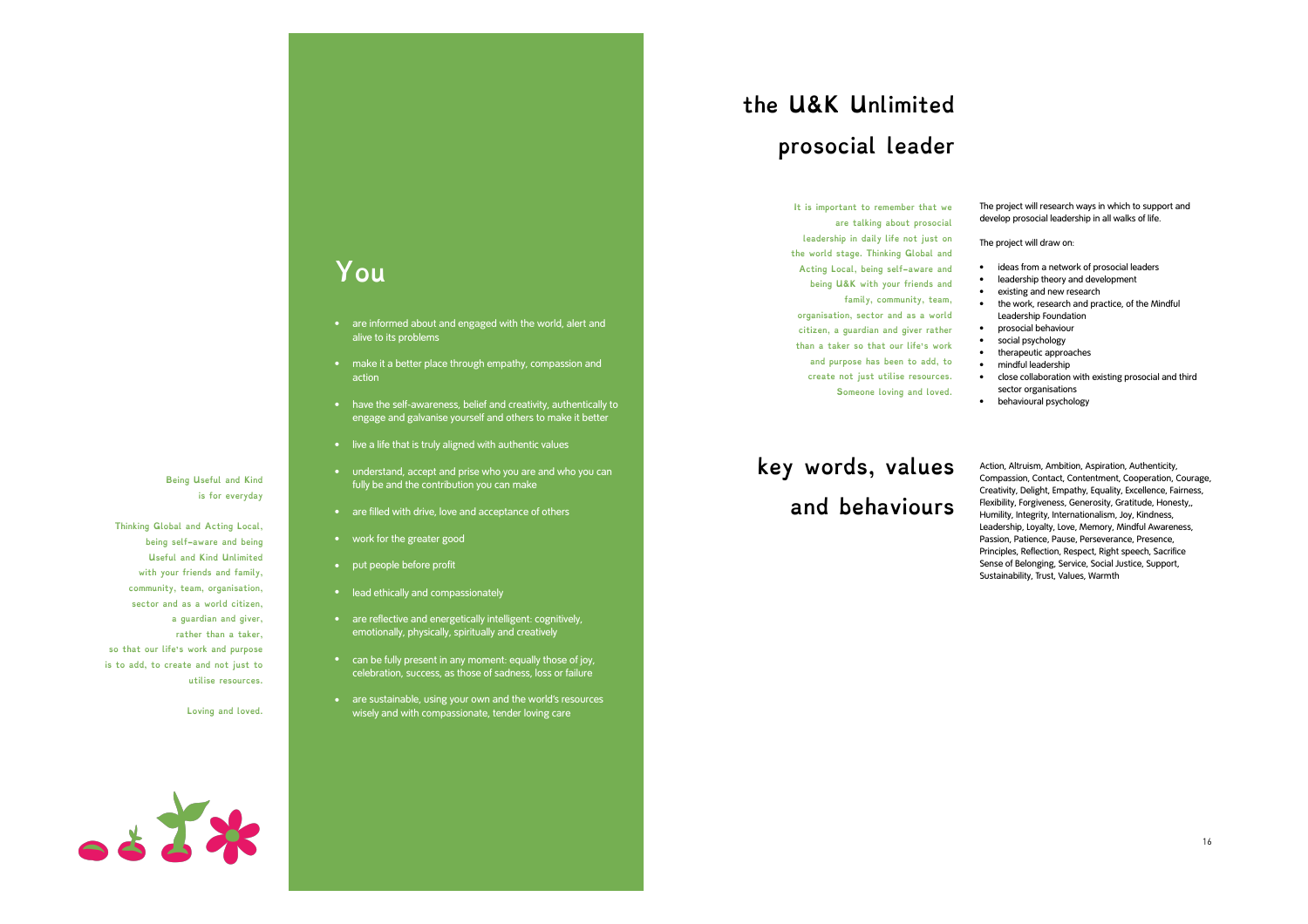### **further facts**

#### **poverty**

- The World Bank**'**s latest estimates show that 1.4 billion people in developing countries were living in extreme poverty in 2005
- Recent increases in the price of food have had a direct and adverse effect on the poor and are expected to push many more people – an estimated 100 million – into absolute poverty
- In 2006 the number of children in developing countries who were underweight still exceeded 140 million.
- Globally, 570 million children are enrolled in school. 73 million children of primary school age who were out of school in 2006. In that year, primary school enrolment in developing countries reached 88 per cent on average, up from 83 per cent in 2000. In sub-Saharan Africa 38 million and in Southern Asia, 18 million children of primary school age are out of school
- Worldwide, 72 children per 1,000 under five years of age died in 2006
- A child born in a developing country is over 13 times more likely to die within the first five years of life than a child born in an industrialised country
- Every minute, a woman dies of complications related to pregnancy and childbirth. This adds up to more than 500,000 women annually and 10 million over a generation. 99% live and die in developing countries
- The risk of a woman dying from pregnancy-related causes during her lifetime is about 1 in 7 in Niger compared to 1 in 17,400 in Sweden
- Every year, more than 1 million children are left motherless and vulnerable because of maternal death. Children who have lost their mothers are up to 10 times more likely to die prematurely than those who have not
- Every day, nearly 7,500 people are infected with HIV and 5,500 die from AIDS. Globally, an estimated 33 million people were living with HIV/AIDS in 2007
- Malaria kills over 1 million people annually, 80 per cent of whom are children under five in sub-Saharan Africa. There continue to be between 350 million and 500 million cases of malaria world-wide each year
- 1 billion people do not have access to safe drinking water, and 2.5 billion lack access to basic sanitation services
- Some 2.4 billion people live without access to modern cooking and heating services, and 1.6 billion have no access to electricity. (2) United Nation**'**s Millennium Development goals 2015

#### **environment**

**'**The Scientific evidence is now overwhelming: climate change presents very serious global risks, and it demands an urgent global response**'**.

Our actions over the coming few decades could create risks of major disruption to economic and social activity, later in the century and in the next, on a scale similar to those associated with the great wars and the economic depression of the first half of the 20th century. Stern Review (2008)

The Stern Review predicts a 77%-99% likelihood of 2 degree temperature change (relative to preindustrial levels) and predicts the likely outcomes of this:

#### **Food**

falling crop yields in many developing regions • rising number of people at risk from hunger (25-60% increase in the 2080s in one study, with half the increase in Africa and West Asia

#### **Water**

- significant changes in water availability, one study projects more than half a billion people suffer water shortages in the 2080s
- small mountain glaciers disappear world-wide, potential threat to water supplies in several areas

#### **Ecosystems**

- coral reef ecosystems extensively and eventually irreversibly damaged
	- possible onset of collapse of part or all of Amazonian rain forest
	- large fraction of current ecosystems unable to maintain current form
	- many species face extinction (20-50% in one study)

#### **Weather**

- rising intensity of storms, forest fires, droughts, flooding and heat waves
- small increases in hurricane intensity lead to doubling of damage costs in the US
	- Risk of rapid climate change and major irreversible impacts
	- onset of irreversible melting of the Greenland ice sheet

17

#### **Stern Review**

**'**Climate change is not just a moral question: it is the moral question of the 21st century. There is one position even more morally culpable than denial. That is to accept that it**'**s happening and that its results will be catastrophic; but to fail to take the measures needed to prevent it**'**. Monbiot (2007)

#### **population**

- The world**'**s population is currently roughly 6 billion and growing by 1bn every 12-13 years.
- the average growth rate is 1.4%, in developed countries 0.3%, and in some areas of the developing world 6 times that (World Bank http:// www.worldbank.org/depweb/beyond/beyondco/ beg\_04.pdf)
- life expectancy in Malawi is 36 for men and 36 for women (6), in the UK  $\overline{77.2}$  and 81.5 (7)

#### **mental health**

- 1 in 4 people will experience some kind of mental health problem in the course of a year
- mixed anxiety and depression is the most common mental disorder in Britain
- about 10% of children have a mental health problem at any one time
- the UK has one of the highest rates of self harm in Europe at 400 per 100,000 population
- only 1 in 10 prisoners has no mental disorder
- Approximately 450 million people world-wide have a mental health problem
- 8-12% experience depression in any year. • 5865 people died by suicide in 2007 (a 15%
- decrease over 5 years)

#### **other**

- money: global recession, the collapse of Lehman brothers, unemployment, bankers**'** bonuses, deflation, MP**'**s expenses, an economy which doesn**'**t value the true cost of materials (Goldsmith 2009).....
- happiness: a huge interest and research base through the positive psychology movement shows that there is no correlation between material wealth and happiness. There are different views about ways to measure happiness (ONS) but there is general agreement that society isn**'**t constructed to build our happiness
- work: Sennett (1998) and Bunting (2004) both show the way in which our employers demand ever more of us. As recession bites we all do more, taking over the work of our ex-colleagues. The Blackberry on the train, the emails on holiday and yet the crisis requires Mindful leaders to go Beyond Obligation. (15)
- technology, the exponential growth
- the exponential pace of change
- shifting global power and wealth, asia/china
- the impact of capitalism on food production • spiritual hunger for meaning and connection/
- purpose the existential questions, why? • politics: voter apathy, short-termism of democratic

#### **Progress**

process

The Millennium Development Goals were reviewed in 2015 and there was some good news but still a huge way to go. http://www.un.org/millenniumgoals/2015\_MDG\_Report/ pdf/MDG%202015%20rev%20(July%201).pdf

### **When you are finished changing, you are finished.**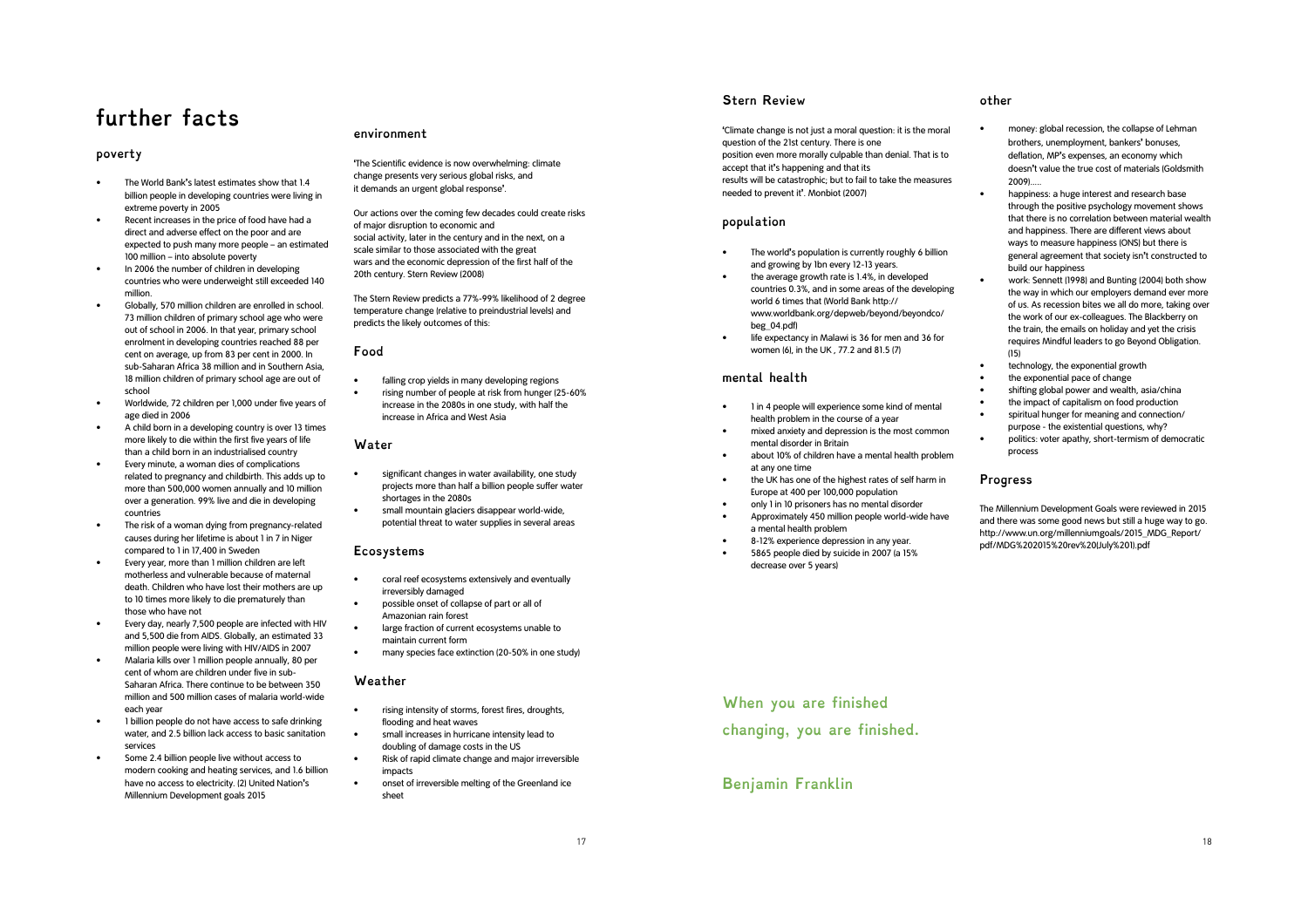### **bibliography**

Aigner G Leadership Beyond Good Intentions: What it takes to Really Make a Difference, Allen and Unwin 2011 Baim C<br>Batson CD Turk CL Shaw H. Klein TR<br>Information Eunction of Empathic Emotic Information Function of Empathic Emotion: Learning that we Value Each Other's Welfare. Journal of personality and Social Psychology, 68, 300-313 1995 Hopkinson M Compassionate Leadership, Piatkus, 2014 Baumeister & Bushman Social Psychology and Human Nature. Cengage Learning. p. 254. 2007<br>Beauchamp T<br>The Principle of Beneficence in Applied Ethics in the Stanford Encyclopa The Principle of Beneficence in Applied Ethics in the Stanford Encyclopaedia of Philosophy 2008 Beck The Vicious Circle, Cognitive Theory: Basics and Beyond (1995) Bénabou R, Jean Tirole Incentives and Prosocial Behavior. National Bureau of Economic Research, 1-7. 2005<br>In Becoming a Larder, Arrow Books Donald Bureau of Economic Research, 1-7. 2005 Bennis W On Becoming a Leader. Arrow Books (1998) Prosocial BehaviourPsychology Press 2002 Bloom W<br>Bloom W SOULution: The Holisitc Manifesto (2005)<br>Boniwell Ilona. Positive psychology Positive psychology Bowlby Attachment, Loss and Separation (1997, 1998, 1998) Bowlby **A** Secure Base (2005) Bowlby The Making and Breaking of Affectional Bonds (2005) Prosocial organizational behaviours. The Academy of Management Review 11 (4): 710– 725. 1986 Bryner, Markova **An Unused Intelligence (1996)** Bunting<br>
Cantacuzino M<br>
Cantacuzino M<br>
The Forgiveness Project Lessica King 2015 Cantacuzino M<br>Carlo G, Da Silva M, Eisenberg N, The Forgiveness Project, Jessica King, 2015<br>A Cross-National Study on the Relations An A Cross-National Study on the Relations Among Carroll The Mindful leader Awakening your natural management skills through mindfulness meditation Trumpeter Books (2007) Cassidy and Shaver **Handbook of Attachment (2008)** Cassidy J & Shaver PR (Eds) Handbook of Attachment, Theory, Research and Clinical Applications.New York: Guildford Press (1999) Cheers MM Leadership Effectiveness: An Integrative Review. In Hogg MA, Tindale RS (Eds) Blackwell Handbook of Social Psychology: Group Processes Blackwell 2001 Dalai Lama, Muyzenberg The Leader's Way, 2009 Nicholas Brealey London Ethics for the New Millennium, Riverbed 2001 Damasio The Feeling of What Happens (2000) Empathy: A Social Psychological Approach1994 de vries, K<br>
The Leader on the Couch, Jossey-Bass (2006)<br>
The Age of Empathy: Nature's Lessons for a Ki The Age of Empathy: Nature's Lessons for a Kinder Society, Souvenir 2010 Decety J The neuroevolution of empathy". Annals of the New York Academy of Sciences 1231: 35–45. 2011 Dennis WG, Thomas RJ Leading for a Lifetime: How Defining Moments Shape the Leaders of Today and Tomorrow, Harvard Business School Press 2007 DeWall NC, Ciarocco NJ, Bartels MJ Personality and Social Psychology, 92(1), 56-66. 2007 Dunn e, Norton M<br>
Eisenberg N Fabes RA, Spinrad, T<br>
Prosocial Development, Handbook of Ch Prosocial Development, Handbook of Child Psychology. Handbook of Child Psychology 2007 Ekman Emotions Revealed (2004) Attunement and involvement: therapeutic responses to relational needs. Institute for Integrative Psychotherapy, New York, NY, USA and University of Derby, UK. Published in International Journal of Psychotherapy, Vol. 3 No. 3, 1998 Evans D Emotion: The Science of Sentiment OUP (2001) Ferrucci P The Power of Kindness, The Unexpected Benefits of Leading a Compassionate Life, Tarcher Penguin, 2006 Frankl V<br>Frankl V **Man's Search for Meaning Touchstone 1984**<br>Man's Search for Meaning (1946) Man's Search for Meaning (1946) Fraser D Give me the Child and I'll Give You the Leader . What can Attachment Theory Teach us About Leadership? Leadership Journal The International Journal of Leadership in Public Services Volume 3 Issue 3 October 2007© Pavilion Journals (Brighton) Ltd 42,Perspectives on Leadership. Frohlich CB, Koller SH Prosocial Moral Reasoning, Gender Role Orientations, and Prosocial Behaviors. Developmental Psychology (Vol. 32, No. 2, pp. 2231-240). 1996 Gerhardt S Why Love Matters. Hove: Brunner-Routledge. (2004) Giacalone RA, Jurkiewicz CL Handbook of Workplace Spirituality and Organisational Perfromance (2003)

Gopnik, Alison, The Philosophical Baby, Random (2009) Gunaratana Mindfulness in Plain English (2002) Haidt J Righteous Mind, Penguin (2013) Jeffers, S Feel the Fear (1997, 2011) Kabat-Zinn<br>Karakas F. Sarigollu E<br>Karakas F. Sarigollu E Lindenfield Managing Anger (2000)<br>
I orenzi P<br>
Managing for the Comm Lyubomirsky S The How of Happiness. Pitches (2010) Mearns and Thorne **Person-Centred Counselling (2007)** Siegel Mindsight (2010)

Gilbert **The Compassionate Mind, Constable and Robinson (2009)** The Compassionate Mind, Constable and Robinson (2009) Goleman D, Boyzatis R, McKee A Primal leadership, Harvard Business Review Press (2013) Grant A Leading with Meaning: Beneficiary Contact, Prosocial Impact, and the Performance Effects of Transformational Leadership, Academy of Management Journal. 2012 Vol 55, No 2, 458-476 http://amj.aom.org/content/55/2/458.abstract The Future of Management (2007) Haslam SA, Reicher SD, Platow MJ The New Psychology of Leadership. Identity, Influence and Power. Psychology Press (2011) Helliwell JF, Putnam RD The social context of well-being. Philosophical Transactions of the Royal Society B: Biological Sciences 359 (1449): 1435–1446 2004 Hinde RA Responsibility: A Biological Perspective in Auhagen and Bierhof HW (eds) Responsibility: The Many Faces of a Social Phenomenon (pp23-33) Routledge 2001 James O They F\*\*\* You Up. London: Bloomsbury. (2002) The Role of Leadership in Creating Virtuous and Compassionate Organizations. Journal of Business Ethics, 2013, 113:663-678 Keltner D<br>Born to Be Good: The Science of a Meaningful Life, Norton 2009<br>This Changes Eventhing: Capitalism us the Climate Departie 20 This Changes Everything: Capitalism vs. the Climate. Penguin 2015 Knickerbocker, Roberta L. Prosocial Behavior. Center on Philanthropy at Indiana University, (pp. 1-3) 2003 McKee A, Boyzatis R Laloux F Reinventing Organzations, Nelson Parker 2014 Lewis G Sunbathing in the Rain: A Cheerful Book About Depression (2003) Lieberman MD Social. Why Our Brains are Wired to Connect, Broadway Books 2013 Managing for the Common Good. prosocial Leadership. Organizational Dynamics 33(3), 282 - 291 2004 Lubit Coping with Toxic managers, Subordinates - and other Difficult People (2003) Maddi, S.R. Personality Theories. A comparative Analysis. 6th Edition. Brooks/Cole. (1996)<br>Marshall G. Personality Personality Analysis. Controller In Mille Colemany of France Changes are Mirad to James Don't Even Think About It: Why Our Brains are Wired to Ignore Climate Change. Bloomsbury (2015) Masterson The Search for the Real Self: Unmasking the Personality Disorders of Our Age (1990) Merry, T<br>
Learning and Being in Person Centred Counselling. PCCS Books (1999)<br>
A Study of Spirituality in the Workplace. Sloan Management Review (19 A Study of Spirituality in the Workplace, Sloan Management Review (1999) http:// strandtheory.org/images/Spirituality\_in\_the\_workplace-Mitroff\_Denton.pdf Moeler Compassion Fatigue: How the Media Sell Disease, Famine, War and Death. Rutledge (1999) Monbiot G **Monbiot G Heat: How We Can Stop The Planet Burning**. Penguin (2007)<br>Happiness: The Science behind your Smile (2006) Happiness: The Science behind your Smile (2006) NHS Building and Strengthening Leadership. Leading with Compassion. November 2014 ONS Measuring Wellbeing http://www.ons.gov.uk/peoplepopulationandcommunity/ wellbeing/bulletins/measuringnationalwellbeing/2015-09-23 Padilla-Walker L, Carlo G Prosocial Development, A Multidimensional Approach, OUP, 2014 Penner LA, Dovidio JF, **Prosocial Behavior: Multilevel Perspectives.** Annual Review<br>Piliavin LA, Schroeder DA, Prosective Perspectives, Annual Review of Perspectives, Annual Review of Perspectives Piliavin JA, Schroeder DA of Psychology (Vol. 56, pp. 365-392). 2005<br>Powell C or Powell C or Powell C or Physics of the Harber of Me. Harber perennial 2014 It Worked for Me, Harper perennial 2014 Rinzler The Buddha Walks into the Office Shambhala Publications 2014 Rogers **Comming a Person: A Therapist's View of Psychotherapy**. London: Constable. (1961)<br>Rogers **Rogers** Comming a Personal Sufficient Conditions of Therapeutic Personality Change' (1957) The Necessary and Sufficient Conditions of Therapeutic Personality Change' (1957) reprinted in the Journal of Consulting and Clinical Psychology 1992 Rothschild B The Body Remembers: The Psychophysiology of Treatment New York W W Norton (2000) Help for the Helper: The psychophysiology of Compassion Fatigue and Vicarious Trauma. Norton (2006) Sanstock JW A Topical Approach to Life Span Development 4th Ed. New York: McGraw-Hill (2007). Ch. 15, pp. 489–491 Seligman Authentic Happiness (2003), Flourish (2011) Seligman M, Peterson C, **Character Strengths and Virtues: A Handbook**, OUP (USA), 2004 Sennett The Corrosion of Character: Personal Consequences of Work in the New Capitalism (1998) Silk J, House, B Evolutionary foundations of human prosocial sentiments. PNAS. 108 Suppl 2: 10910–7 2011 http://www.pnas.org/content/108/Supplement\_2/10910.full 2011